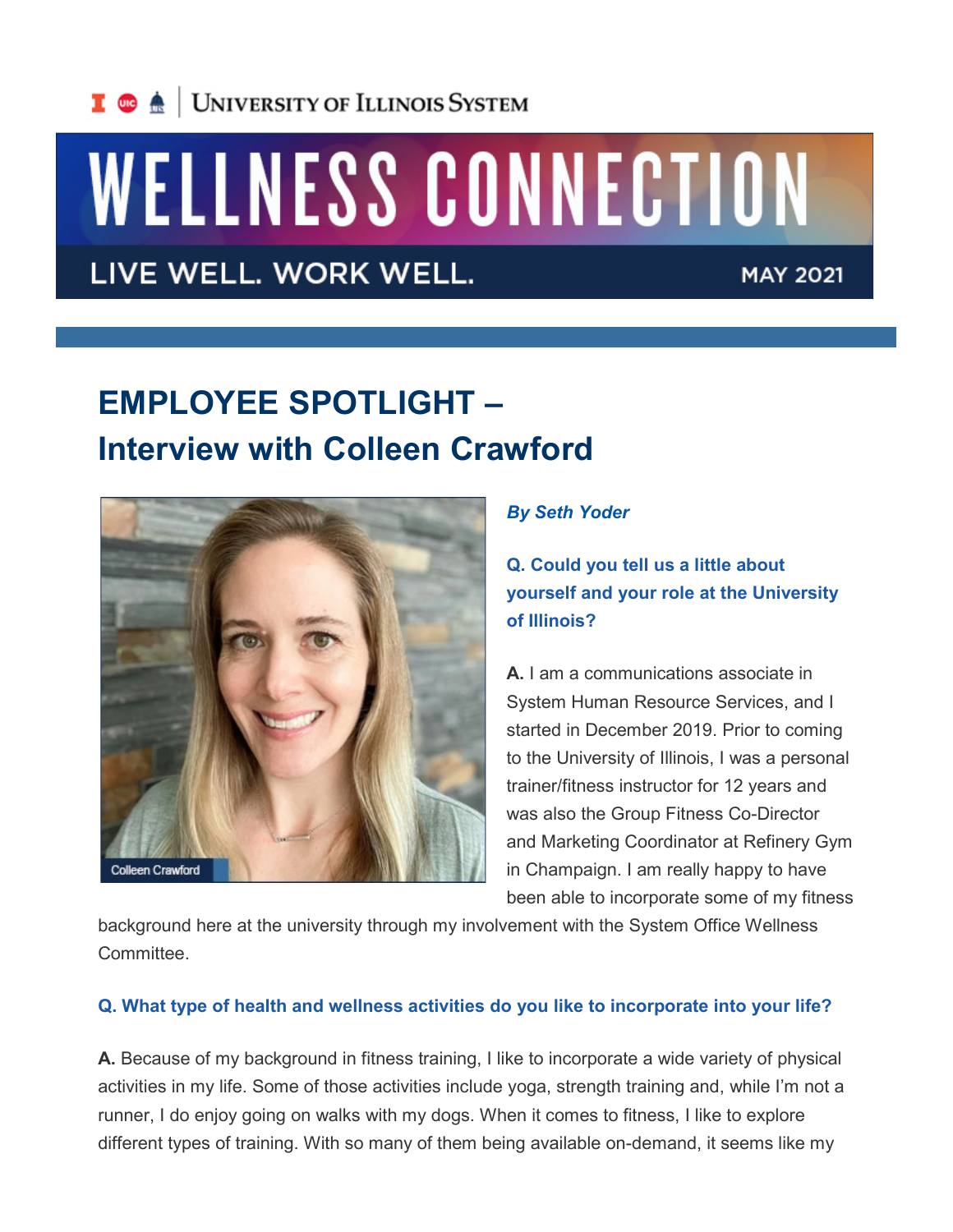options change almost every day. I also place a high value on good nutritional habits without being too focused on hitting certain numbers like with macro diets or excluding certain foods like a Keto diet. My goal is to achieve a balance with my approach to wellness, which requires considering the physical, nutritional, and mental aspects of myself and not necessarily in any particular order.

#### **Q. Do you have any recommendations for fun exercises people can do at home?**

**A.** There are a couple of important things to keep in mind when exercising at home. The first is to be creative. Not everyone is going to have all of the equipment you may find at a gym, so you can consider using household items to replace some traditional gym equipment. For example, if you don't have dumbbells at home, you could use canned food for your strength training exercises. The second is to find exercises that you enjoy doing and then set realistic expectations for yourself. By taking this approach, you will increase your motivation to exercise because you'll be doing something you enjoy. As a result, you could find it much easier to reach the goals you set for yourself. Another thing to consider when training from home is to go online and find on-demand training videos. There are a lot of great training videos on YouTube that can help you find the type of workout that fits your schedule and fitness goals. The important thing to consider here is to make sure you do some research. Find out about the fitness program and consult with your physician before you begin any type of extensive workout regimen.

#### **Q. How important is mindset when it comes to maintaining a healthy lifestyle?**

**A.** When it comes to maintaining a healthy lifestyle, a good mindset can make all the difference. For example, when someone is starting a new workout program to either lose weight or gain strength, a big part of their success will hinge upon their initial outlook. If you are disappointed and frustrated with how you look or feel, you may be setting yourself up for failure before you even start a new workout. If you take the attitude that you are interested in trying something new, you are open to the possibilities, and while it may be uncomfortable at first, you will be far more likely to succeed if you are willing to learn and expand your knowledge and experiences. Similarly, with diet, if you look at a new approach to nutrition as an opportunity to learn about new foods and/or cuisines rather than losing an opportunity to enjoy the types of foods you typically eat, the outcomes more often than not will be positive. **It really comes down to how we frame the change.** If the change in behavior or attitude is viewed through the lens of opportunity and growth rather than loss and sacrifice, you will not only feel better about the change, it will enable the change to be much more sustainable.